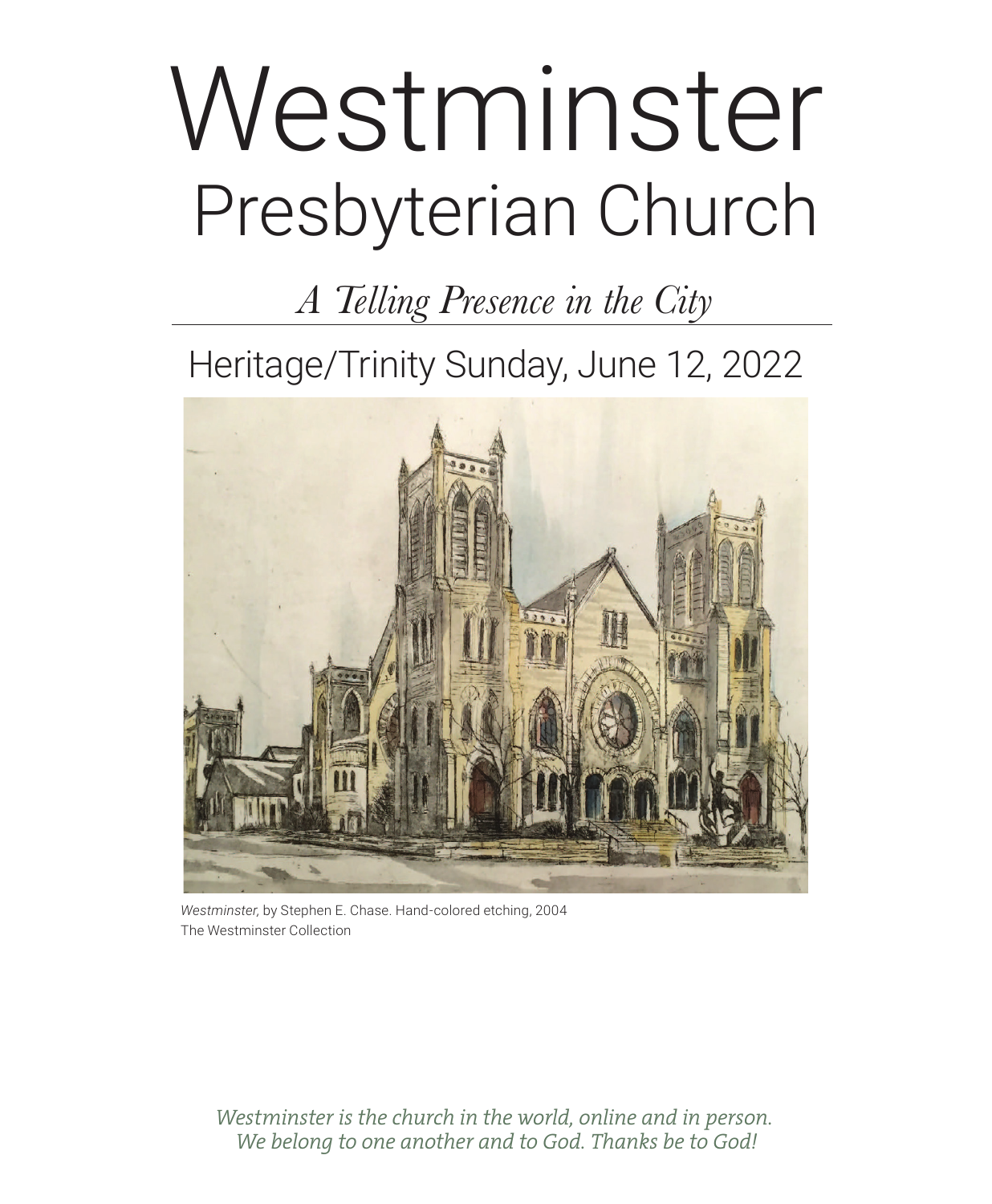# Preparing for the Word

*Our service begins with the Prelude, inviting us to prepare for worship.*

# **Prelude**

*Fugue in E-flat, BWV 552*  $\qquad \qquad$  *J.S. Bach* 

Joseph Trucano, organ

*Today's prelude is often called the "St. Anne" fugue because of the similarities it shares with the tune of our closing hymn, "Our God, Our Help in Ages Past." In addition, this piece, with three fugue subjects, three sections, and three flats in the key signature, is often interpreted as a reflection on the Holy Trinity (which we celebrate today).* 

One: The Lord be with you. **All: And also with you.**

# **A Moment for Heritage Sunday** The Rev. Dr. Tim Hart-Andersen

**\*Call to Worship** (Psalm 100:1-2) **Dominically Research Control** Doris Wong

One: Cry out with joy to the Lord, all the earth.

**All: Worship the Lord with gladness. Come into God's presence with singing!** One: Let us worship God.

# **\*Hymn** No. 1 *Holy, Holy, Holy! Lord God Almighty!*

# **Call to Confession and Prayer of Confession** (unison)

Holy and merciful God, in your presence we confess our failure to be what you created us to be. You alone know how often we have sinned in wandering from your ways, in wasting your gifts, in forgetting your love. By your loving mercy, help us to live in your light and abide in your ways, for the sake of Jesus Christ our Savior.

# **Silent Prayers of Confession**

*Worshippers seek and reflect on the need for God's forgiveness in their own lives.*

# **Assurance of God's Forgiveness**

One: Anyone who is in Christ is a new creation. The old life has gone; a new life has begun. Friends, hear the good news:

# **All: In Jesus Christ we are forgiven. Alleluia! Amen.**

\* Please stand as you are able.

**Our Life in Christ The Rev. Alanna Simone Tyler Our Life in Christ The Rev. Alanna Simone Tyler**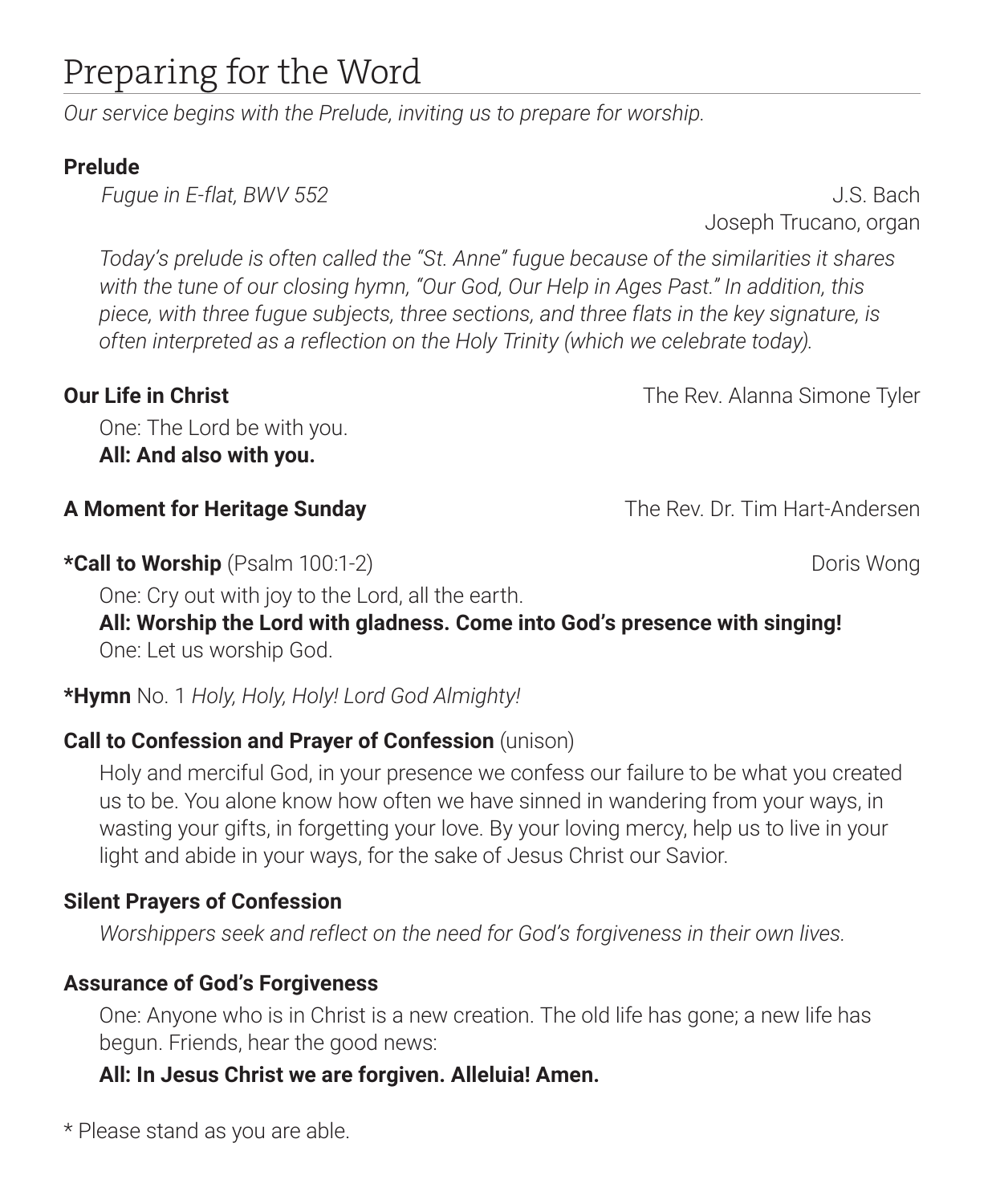**Choral Response** *The Earth Adorned (Psalm of Summer)* Waldemar Åhlén Deborah Carbaugh, Amanda Weber, Patty Kramer, Sam Baker, Nathan Petersen-Kindem

The earth adorned in verdant robe sends praises upward surging, while soft winds breathe on fragrant flow'rs from winter now emerging. The sunshine bright gives warmth and light to budding blossoms tender, proclaiming summer splendor. From out the wood, the birds now sing and each its song now raises, to join with all the universe in voicing thankful praises. With hope and joy their songs employ a rapturous exultation in praise of God's creation. O God, amid these joys of life, creation's glory beaming, grant us the grace to keep your word and live in love redeeming. All flesh is grass, the flowers fade, and time is fleeting ever; God's word remains forever.

# Listening for the Word

# **Prayer for Illumination** Carrier Campbell

# **Reading from Holy Scripture All and Scripture**  $\blacksquare$  Jim Campbell

Luke 6:41-49 (NT, p. 56) One: This is the Word of the Lord. **All: Thanks be to God.** 

**Sermon** *Building the Foundation* The Rev. Dr. Tim Hart-Andersen and David Moore

# Responding to the Word

**\*Hymn** No. 463 *How Firm a Foundation*

# **Pastoral Prayer & The Lord's Prayer** The Rev. Dr. David Tsai Shinn

Our Father, who art in heaven, hallowed be thy name. Thy kingdom come, thy will be done, on earth as it is in heaven. Give us this day our daily bread; and forgive us our debts, as we forgive our debtors; and lead us not into temptation, but deliver us from evil. For thine is the kingdom, and the power, and the glory, forever. Amen.

# **Offering Invitation Jeff Hill**

*You are invited to give online via Realm or by placing your donation in the offering plates as you leave. To learn more about how to make a gift online, please see the back of the bulletin. Thank you for supporting the mission and ministry of Westminster.* 

**A Time with Children** The Rev. Alexandra Jacob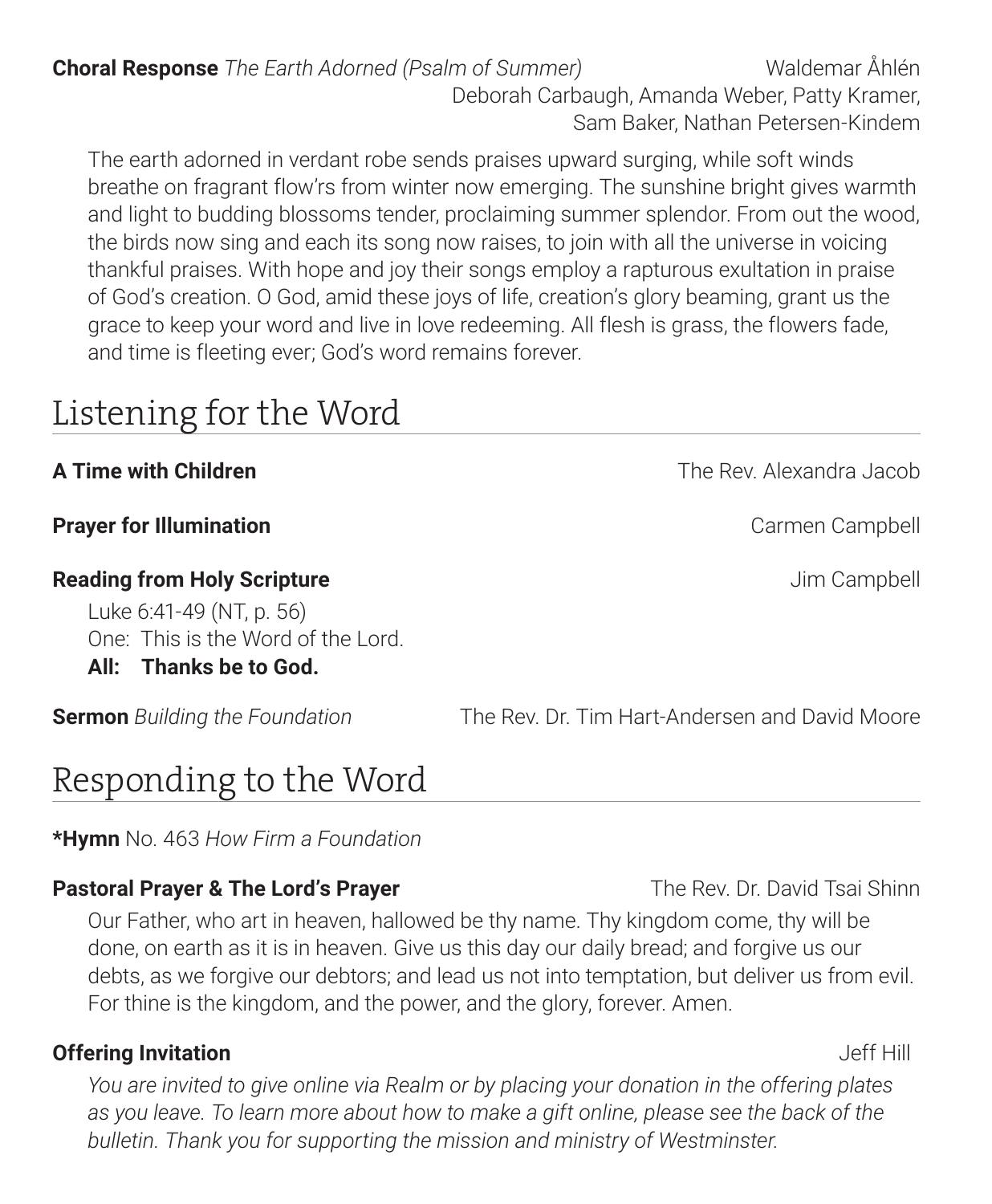### **Offertory Anthem** *How Lovely are the Messengers from St. Paul* Felix Mendelssohn

How lovely are the messengers that preach us the gospel of peace. To all the nations is gone forth the sound of their words, throughout all the lands their glad tidings.

#### **Prayer of Dedication for the Offerings Received**

**\*Hymn** No. 687 *Our God, Our Help in Ages Past*

#### **\*Charge and Benediction**

*The people respond with "Amen."* 

#### **\*Passing of the Peace**

One: The peace of Christ be with you. **All: And also with you.**

**Postlude** Fanfare and Rumba on Veni, Creator Spiritus **Paul Property Access** Paul Wright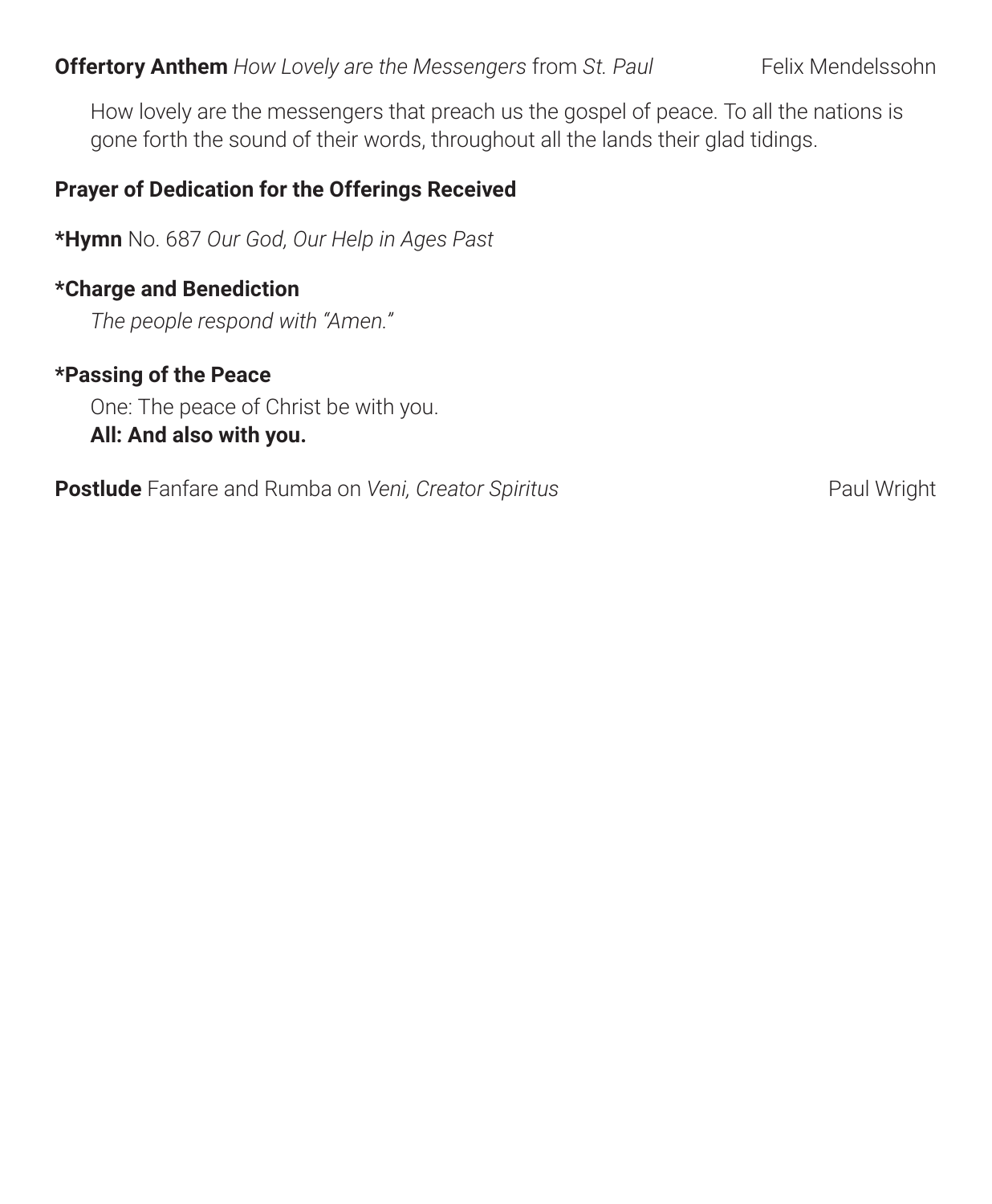# **Welcome! We are grateful for your presence and invite you to participate in our worship, mission, and programs.**

**In-person Coffee Hour** In-person Coffee Hour has moved outside for the summer. Join us on the Upper Plaza following Sunday morning worship. Masks are optional.

**Welcome, Children!** Westminster welcomes children of all ages to participate in our worship. If, for any reason, you and your child need to leave the sanctuary, you can visit the Tower Room in the southwest corner off the balcony for a kid-friendly space.

# Get Involved

# **South African Gospel Ensemble Residency**

Westminster welcomes back the South African Gospel Ensemble 29:11 International Exchange for a weeklong residency. They will hold a concert in Westminster Hall on Friday, June 24, at 7:30 pm, and will be featured in worship on Sunday, June 26, at 10:30 am.

### **Support Westminster Youth Mission Trips**

This summer, Junior High students will travel to Fergus Falls, MN, and Fargo, ND, and Senior High students will travel to Breathitt County, KY. Please consider supporting the youth with prayers and by purchasing items from their Target wishlist. Contact Alexandra Jacob for details at ajacob@wpc-mpls.org.

# **Help Us Host Our Neighbors**

Wednesdays in June, Westminster offers a bluegrass-style worship in Peavey Plaza beginning with a **hymn sing-along at 5:45 pm, with an outdoor cookout afterwards** on the Westminster Upper Plaza. We need your help to make this happen! Please contact David Shinn, dshinn@wpc-mpls.org, if you're available to serve as part of a Hospitality Team for worship and dinner.

# Westminster Cares

**Births, Adoptions, Baptisms** Contact Janice Teliczan, jteliczan@wpc-mpls.org. **For Pastoral Care** Notify Deb Wagner of hospitalization, illness, death, or prayer requests, dwagner@wpc-mpls.org.

# Parking at Westminster

Free parking is available at the **Orchestra Hall Ramp** using vouchers found at church exits and the reception desk, from 8 am-2 pm on Sundays. There is a drop-off area off Marquette Avenue on the east side of the building; those needing to park closer may use the Westminster Parking Garage**.**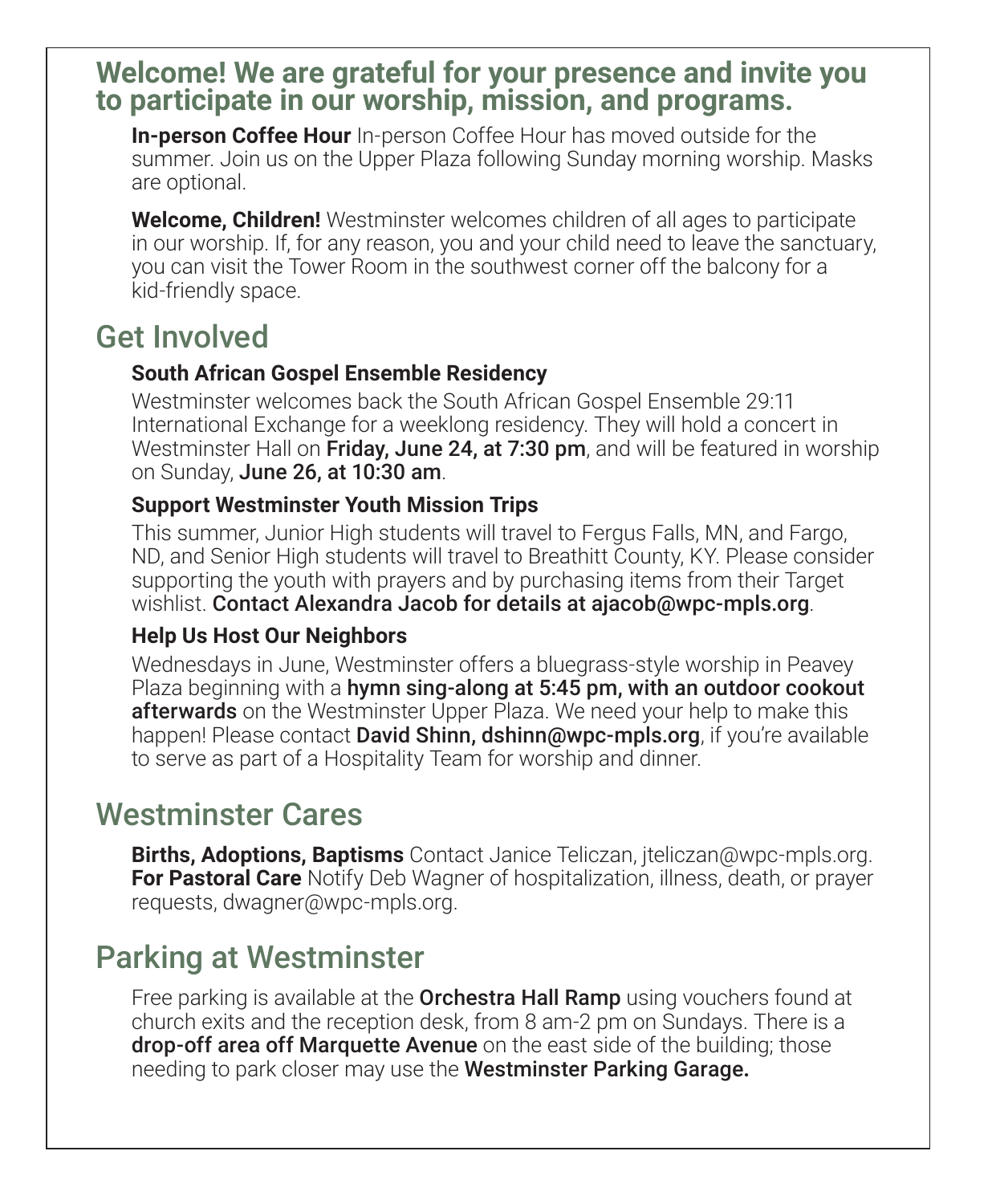# **This Week at Westminster | June 12-19**

*Visit westminstermpls.org/events for more details about events.*

# **Trinity/Heritage Sunday, June 12**

8 am-12:30 pm | *A Tribute to John August Swanson* | Westminster Gallery 10:30 am | Heritage Sunday Worship: The Rev. Dr. Tim Hart-Andersen and David Moore | Sanctuary \* 10:45 am-1 pm | Day Camp T-shirt Pick up | Westminster Commons 11 am | Day Camp Counselor & CIT Orientation | Youth Room & Recreation Room 11:30 am | Heritage Sunday Reception | Westminster Hall

# **Monday, June 13**

8 am-5 pm | Day Camp | Westminster 8:15 am | Day Camp Caregiver Gathering | Children's Library 9 am | Magnet Senior Center | Heller Commons 10 am | Tai Chi | Westminster Green

# **Tuesday, June 14**

8 am-5 pm | Day Camp | Westminster 2 pm | Devotional Chair Yoga | Heller Commons

# **Wednesday, June 15**

8 am-5 pm | Day Camp | Westminster 10:30 am | Third Age Retreat | Meisel Room Noon | Centering Prayer | Zoom 5:45 pm | Hymn Sing | Peavey Plaza 6 pm | Bluegrass Worship | Peavey Plaza 6:30 pm | Cookout Dinner | Westminster Upper Plaza

# **Thursday, June 16**

8 am-5 pm | Day Camp | Westminster 10 am | Magnet Senior Center | Bushnell Room

# **Friday, June 17**

8 am-4 pm | Day Camp | Westminster & Offsite Juneteenth Observed | Westminster Offices Closed

# **Saturday, June 18**

10 am | Downtown Coalition for Grief | First Christian Church

# **Sunday, June 19**

8 am-12:30 pm | *A Tribute to John August Swanson* | Westminster Gallery 9:15 am | Junior High Mission Trip Meeting | Meisel Room 10:30 am | Sunday Worship: The Rev. Alanna Simone Tyler | Sanctuary \*

# **\* May also be viewed via Livestream westminstermpls.online.church**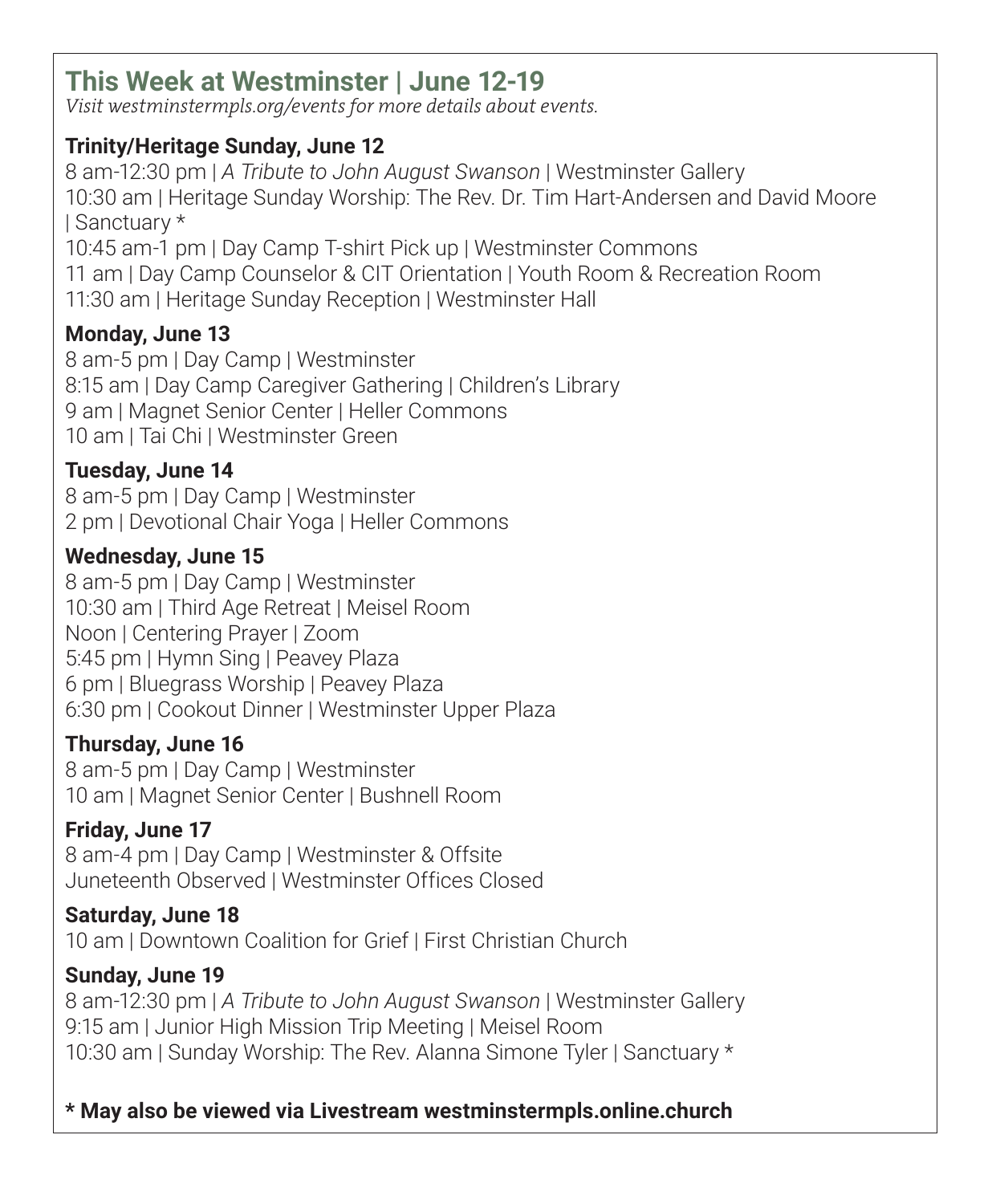Today's flowers are in loving memory of Ron Hemstad

by Betty Hemstad

In Eternal Rest

Rob McIlrath, June 1, 2022

J. Robert Hanson, June 2, 2022

Ross Brown Erickson, June 5, 2022

# Daily Phone Devotions 612.332.7087